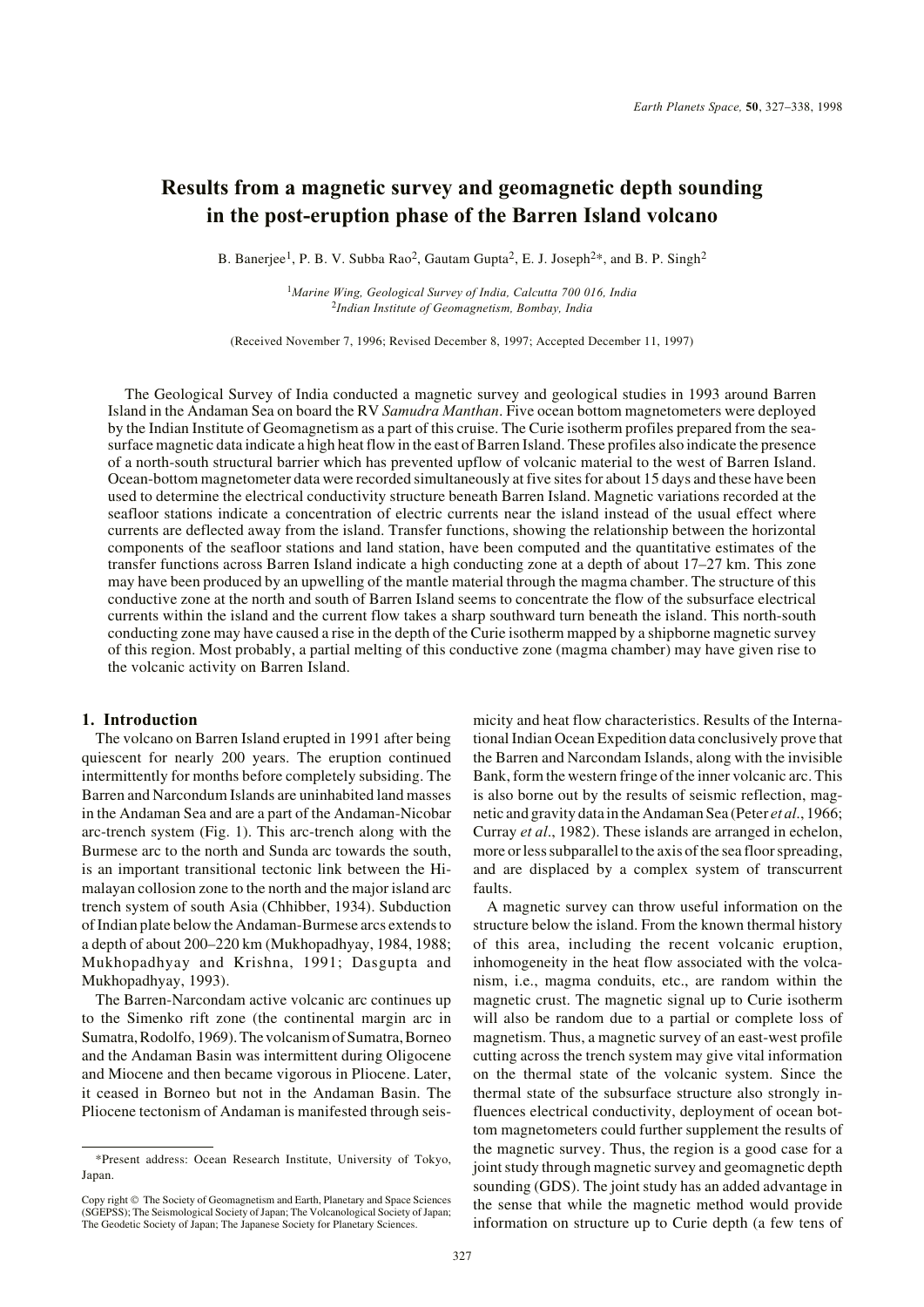

Fig. 1. Tectonic map of the Andaman Sea and surrounding regions (after Curray *et al*., 1979, 1982). Two magnetic profiles M1M1′ and M2M2′ are shown in this figure.

kilometers), GDS can probe up to a few hundred kilometers. Knowing the thermal state of the shallow layers, we can better understand the electrical conductivity of the deeper layers.

The Geological Survey of India (GSI) conducted a marine magnetic survey in 1993 around Barren Island with a proton precession magnetometer on board the RV *Samudra Manthan*. A set of five ocean-bottom magnetometers were deployed for geomagnetic depth sounding studies using the set available from the Indian Institute of Geomagnetism, Bombay. Some geological studies were simultaneously conducted. Results from magnetic survey and geomagnetic depth sounding are given in the following sections.

#### **2. Magnetic Survey**

Total magnetic field measurements were made along two profiles at 12°15′ N and 12°18′ N latitudes extending from 93°10′ E to 95° E longitude. The two profiles are just north and south of Barren Island (12°16.5′ N, 93°52′ E). The IGRF 1990.0 reduced magnetic anomaly profiles are shown in Fig. 2 along with bathymetry.

A comparison of the two profiles reveals that the bathym-

etry is almost parallel. Geological samples show that the area has little or no sediments. The sea bed physiography could thus be taken to represent the basement topography. The close parallelism of the bathymetry along the two profiles suggests that the basement around Barren Island is two-dimensional. Deviations from the two-dimensionality of the subbasement features are bound to be reflected in the morphology of the basement. Incidentally, our point of interest in the subbasement is up to the bottom of the magnetic crust, i.e., the depth up to which static magnetic signals are generated.

Presuming that the subbasement feature is two-dimensional in this area, the magnetic signals recorded along the two profiles separated by 5 km, should be quite correlatable, while a comparison of the magnetic profiles shows no correlation from 95° E to nearly 93°45′ E. Magnetic heterogeneity in the subbasement feature east of Barren Island is difficult to visualise from the geological point of view. Nonetheless, a reason for the inhomogeneity of the magnetisation is not hard to find from the known thermal history of this area, including the recent volcanic eruption. The heat flow associated with the volcanism, i.e., magma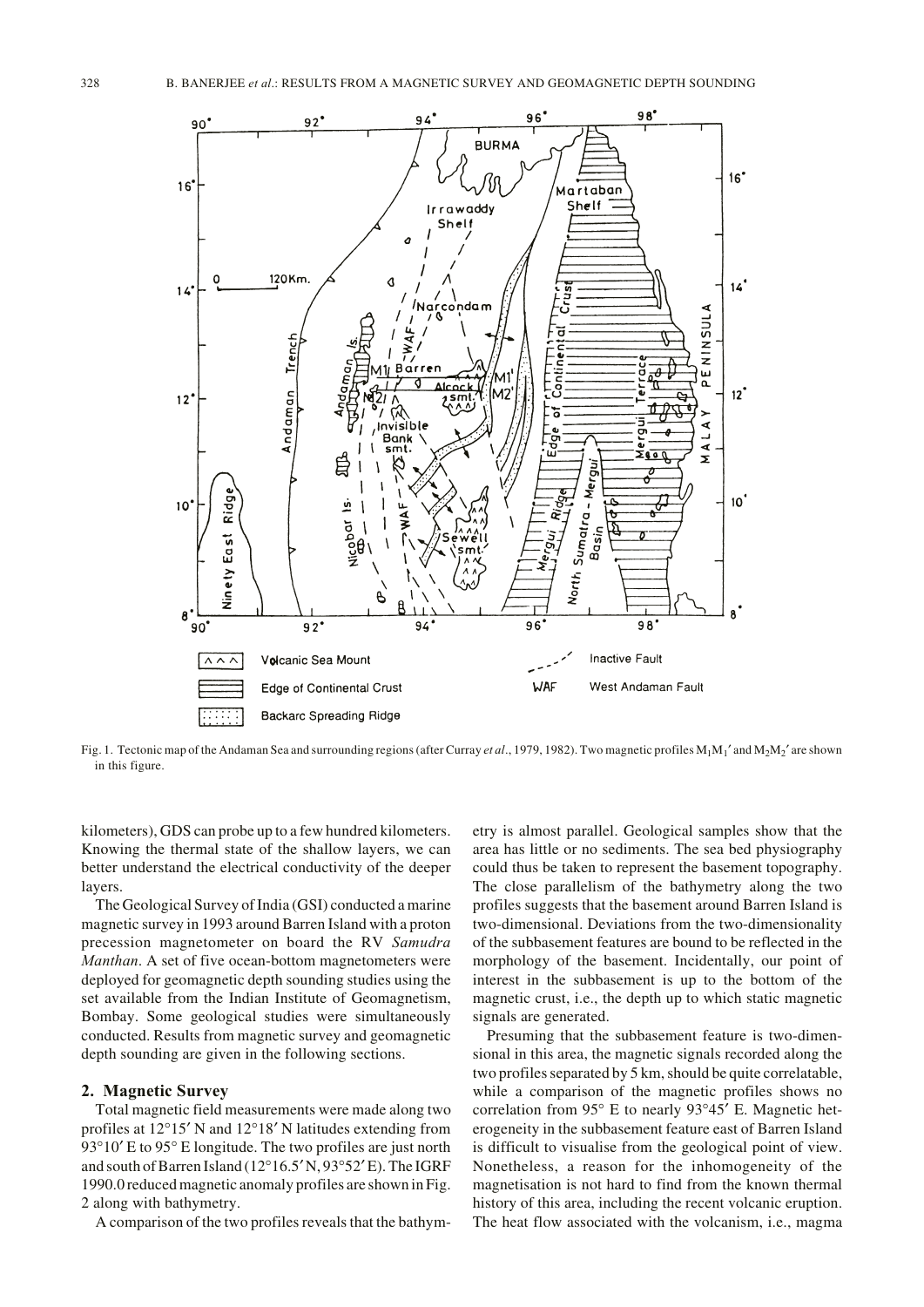

Fig. 2. Magnetic profiles along  $M_1M_1'$  and  $M_2M_2'$  across Barren Island (along with bathymetery) are shown in this figure.



Fig. 3. Power spectrum of two magnetic profiles along  $M_1M_1'$  and  $M_2M_2'$  obtained by the conventional method.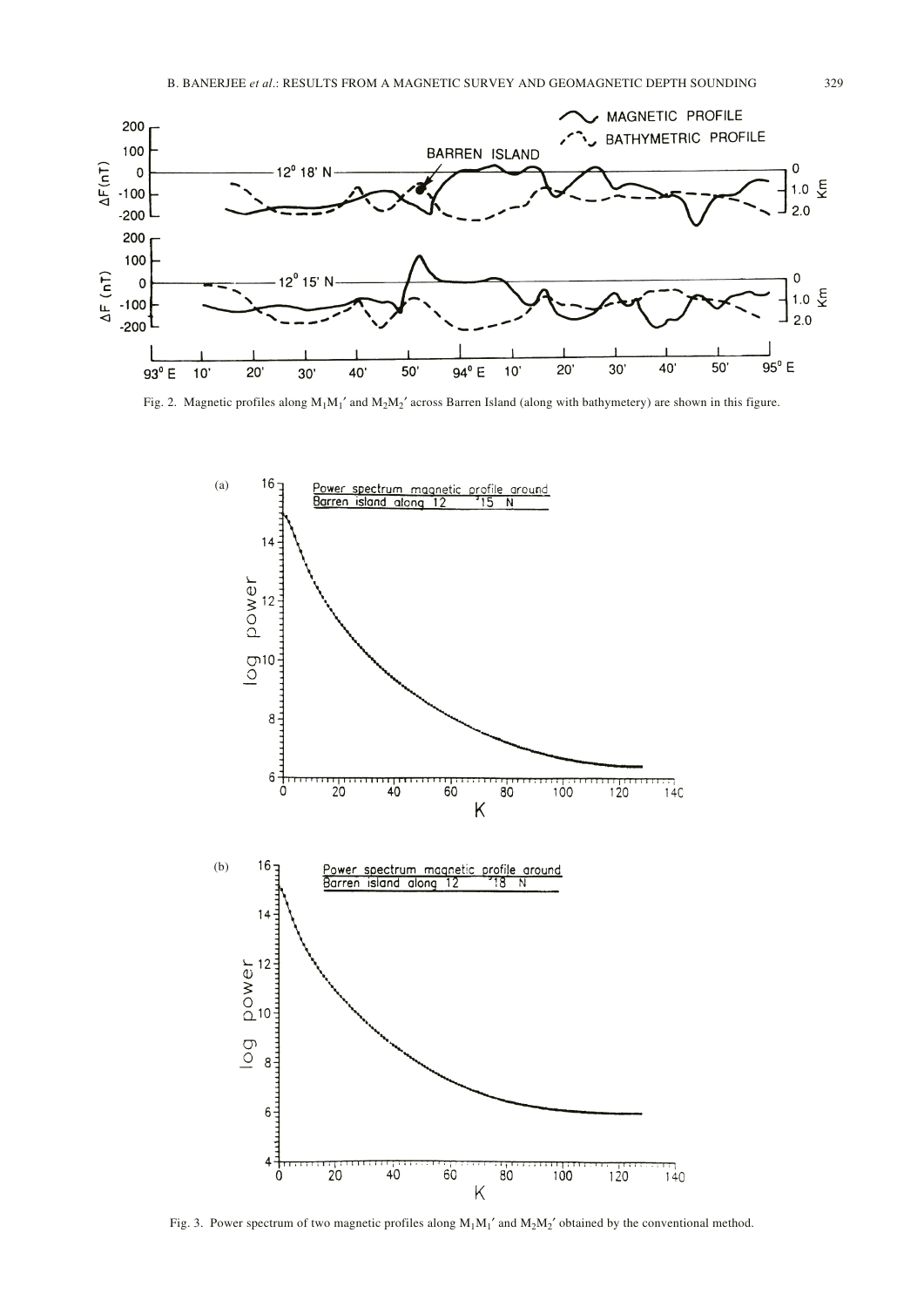conduits, is randomly distributed within the magnetic crust; the magnetic signal up to Curie depth will also be random due to a partial or complete loss of magnetism.

In the absence of heat flow data, the two magnetic profiles (Fig. 2) could be used to compute the depth to the Curie isotherm. The depth to the deepest interface was calculated both from the conventional power spectrum (Treitel *et al*., 1971; Pederson, 1991) and from maximum likelihood methods (Fisher, 1958; Davies, 1982). The latter is more useful because of its limited subjectivity. The length of each profile being 200 km, any magnetic interface up to 25–30 km is supposed to be reflected in the power spectrum (Cianciara and Mareek, 1979). The power spectrum plots obtained from the conventional method are shown in Figs. 3(a) and 3(b) and from the maximum likelihood method are shown in Figs. 4(a) and 4(b). From both Figs. 3 and 4, the depth to the deepest magnetic interface (i.e., Curies isotherm) is about 3–4 km. Since the average Curie isotherm surface in the sea (nongeothermal area) is less than 20 km (Condie, 1982) and Barren Island is a known geothermal zone, a Curie isotherm depth of 3–4 km from the above magnetic profiles is not unreasonable. As the depth to the Curie isotherm is small, we have broken each profile into eight short profiles of approximately 75 km length with 75% overlapping and calculated the average Curie depth of each short profile. Such a division has been done to see the variation of depth of the Curie isotherm along the profile. The maximum likelihood method is more useful for this situation as it gives a better resolution of the spectrum for shorter data lengths. The plot of the Curie depths for two profiles along latitudes  $12^{\circ}15'$  N and  $12^{\circ}18'$  N are shown in Fig. 5.

A comparative study of the Curie isotherm depths along



Fig. 4. Power spectrum of two magnetic profiles along  $M_1M_1'$  and  $M_2M_2'$  obtained by the maximum likehood method.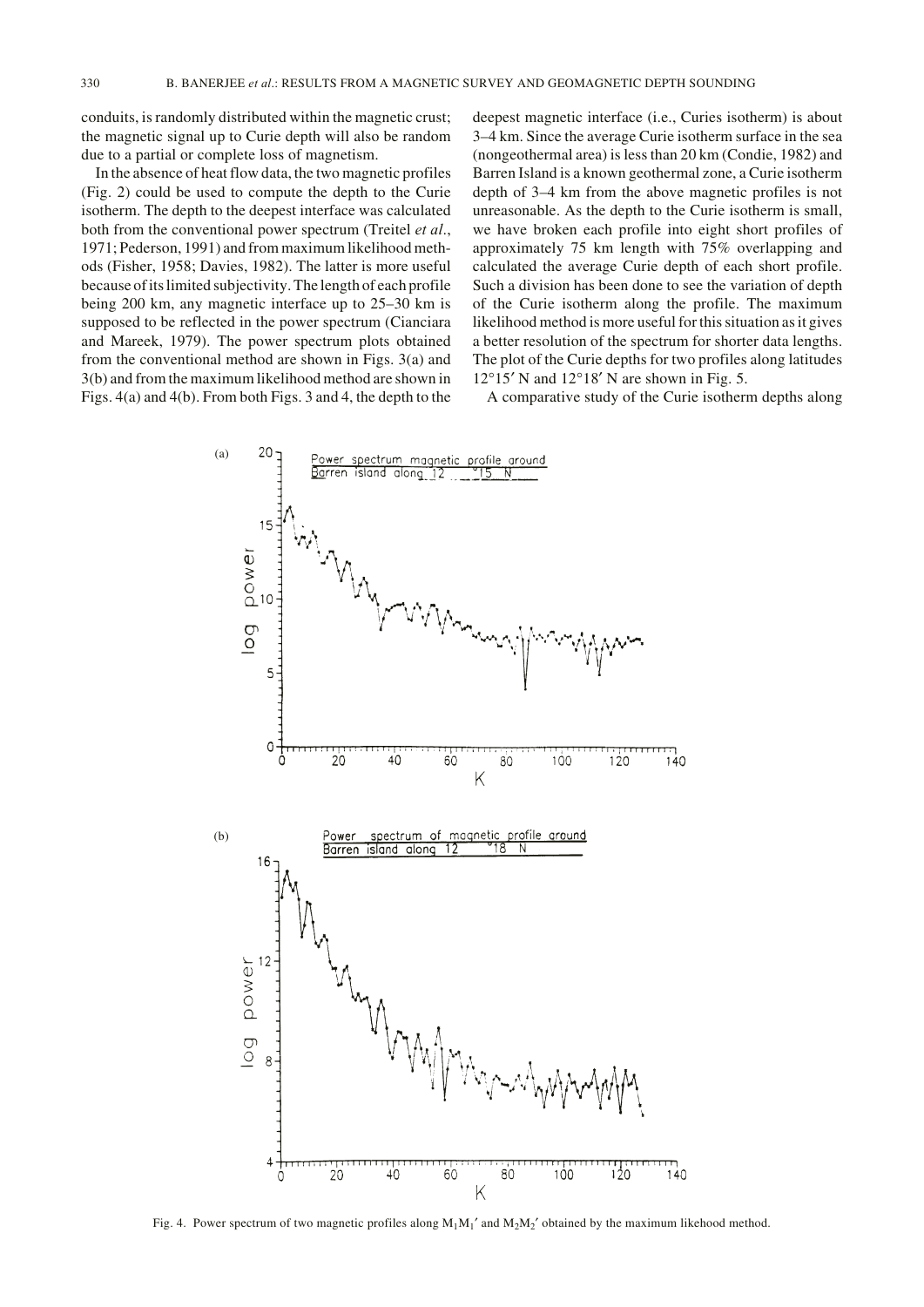

Fig. 5. Curie isotherm depth obtained from the power spectrum along two magnetic profiles across Barren Island.



Fig. 6. Bathymetery of the Andaman Sea and surrounding regions showing the location of ocean-bottom magnetometers near Barren Island (BR<sub>1</sub>, BR<sub>2</sub>, BR<sub>3</sub> and BR<sub>4</sub>). The land station located at Port Blair (LND) is also shown in the figure. The hatched portion indicates Andaman and Nicobar Islands.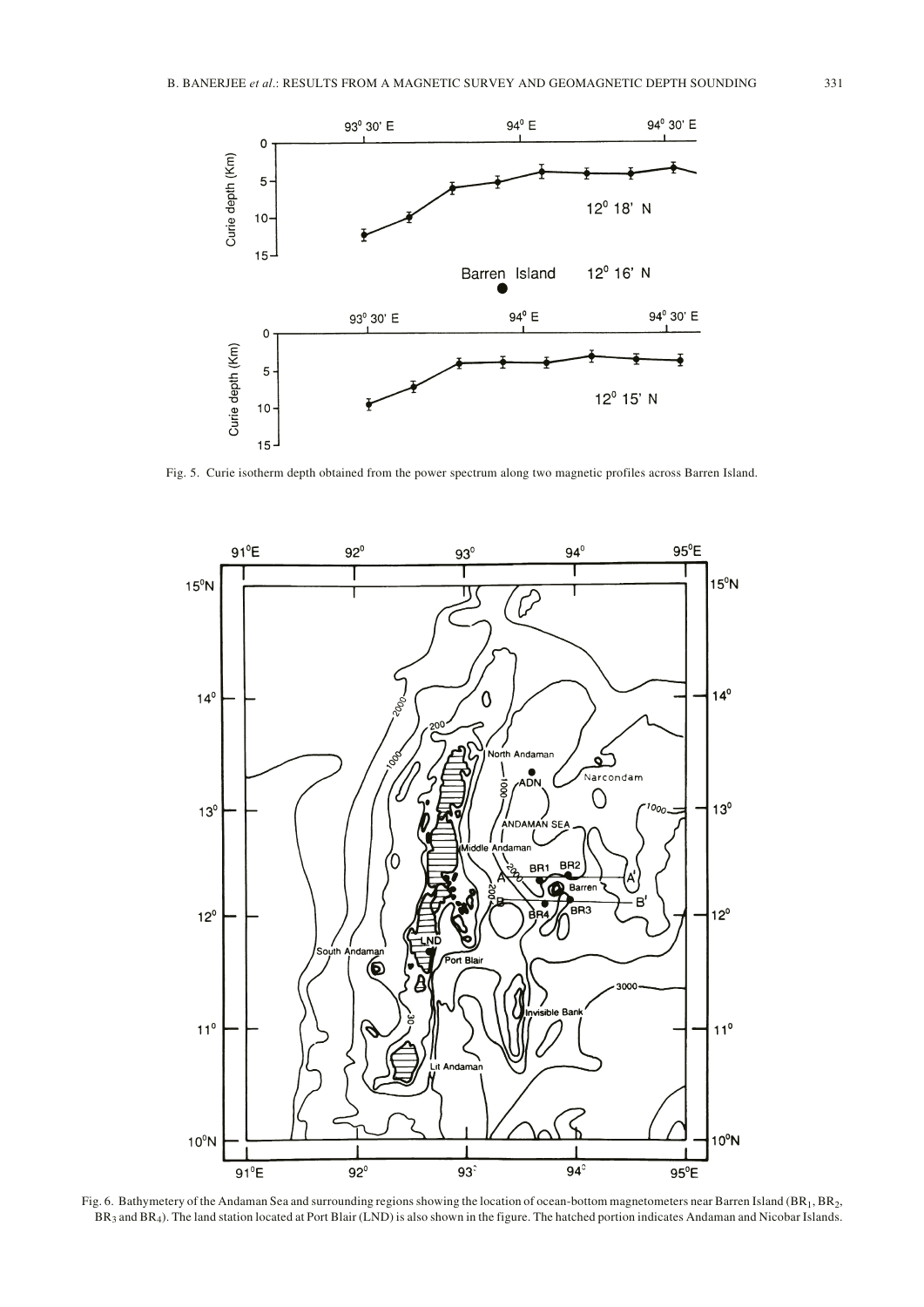12°16′ N and 12°18′ N reveals that although there is a qualitative agreement between the two in the east of Barren Island, quantitative variations are not small enough to be ignored. The quantitative change in the Curie depth may denote that the heat flow was nonuniform which possibly indicates that the magma conduits were randomly distributed.

A question naturally arises as to why the heat flow was prevented from reaching the surface west of Barren Island? The possible explanation is that there must be some "structural barrier" aligned north-south which acted as a barrier for heat flow or magma conduits. The volcanism has thus been manifested in several cracks and fissures only in the eastern sector before finally erupting in Barren Island. Though it has not been reported earlier, we conclude that the eastern and western parts of the Barren Island belong to two different tectonic regimes separated by a deep seated tectonic barrier.

## **3. Geomagnetic Depth Sounding**

The technique of geomagnetic depth sounding (GDS) involves deployment of an array of magnetometers, recording variations in the three components of the magnetic field and determining therefrom the electrical conductivity of the subsurface structure. Recently, ocean-bottom magnetometer array studies were carried out across the Ryukyu Trench-Arc system by Shimakawa and Honkura (1991). Both magnetotelluric and magnetovariational studies have been carried out across the Juan de Fuca plate and the adjacent continent (NW United States) by the EMSLAB group (1988). Previous seafloor measurements have been made in the ocean basins (Phoels and Von Herzen, 1976; Filloux, 1977; Cox *et al*., 1980), across the Mid-Atlantic ridge at Iceland (Hermance and Garland, 1968; Beblo and Bjornsson, 1978), across the Japan trench in the NW Pacific Ocean (Yukutake *et al*., 1983) and in the Tasman Sea (Lilley



Fig. 7. (a) Magnetograms for the nighttime variations (10.30–00.30 UT) recorded at the OBM stations ADN,  $BR_1$ ,  $BR_2$ ,  $BR_3$  and  $BR_4$  and at the land station (LND) on 20–21 February 1993 are shown in the figure. It is interesting to note that the amplitude of *X* and *Y* variations recorded at the OBM stations are larger, as compared to the LND station. (b) Same as (a). But for events recorded on 22–23 February 1993 are shown in this figure.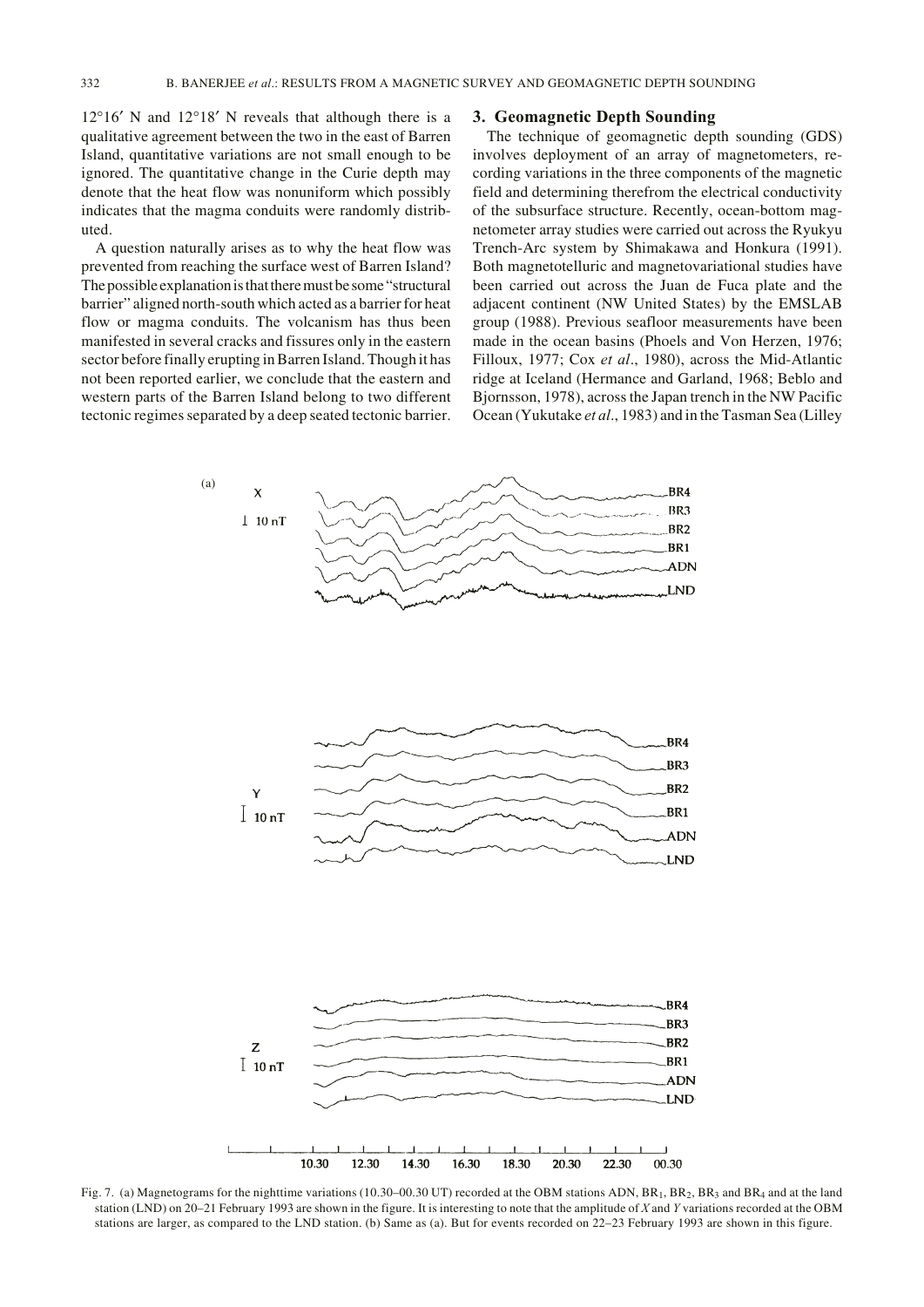*et al*., 1989; Ferguson *et al*., 1990) and high electrical conductivity layers have been found in the asthenosphere.

The magnetotelluric method has been adopted to the study of the suboceanic conductive structure (Filloux, 1967; Cox *et al*., 1970; Schmucker, 1970). The electromagnetic impedance on the seafloor can be determined by measuring the orthogonal magnetic and electric horizontal field components on the ocean floor or by measuring the attenuation of a horizontal magnetic field component  $B<sub>x</sub>$  between the seasurface  $(B_x^-)$  and the seafloor  $(B_x^+)$  to determine the coefficient of attenuation  $R(\omega)$ ,

$$
R(\omega) = \frac{B_x^+(\omega)}{B_x^-(\omega)}.
$$
 (1)

In the present case, we have used this technique and, since it is difficult to measure magnetic variations on the seasurface, measurements made at nearby land stations are taken to be equivalent to the measurements made at the seasurface.

## **3.1 Data collection and processing**

Four ocean-bottom magnetometers (OBM's) were lowered around Barren Island as shown in Fig. 6. One more was placed in the Andaman Sea (marked as ADN) far away from Barren Island to act as a reference station. The position of the OBM's are marked in the figure. Simultaneously, data were also collected from a land station (shown as LND in the figure) which is located at Port Blair. These instruments collected data for about 15 days during February–March 1993. The deployment and retrieval of the OBM's were carried out abroad the RV *Samudra Manthan*.

The construction of the OBM's is given in Segawa *et al*. (1986). The instrument collected data at a 1 min sampling rate and stored variations in three components at 1 min intervals. The accuracy of the sampled value is quite high (<1 nT). The data were stored in a programmable read only memory (PROM) card. The OBM is dropped into the sea and left to settle at the ocean bottom. It goes down because of the heavy lead mass attached to it and buoys up when the lead mass is detached. It settles at the sea bottom in a random

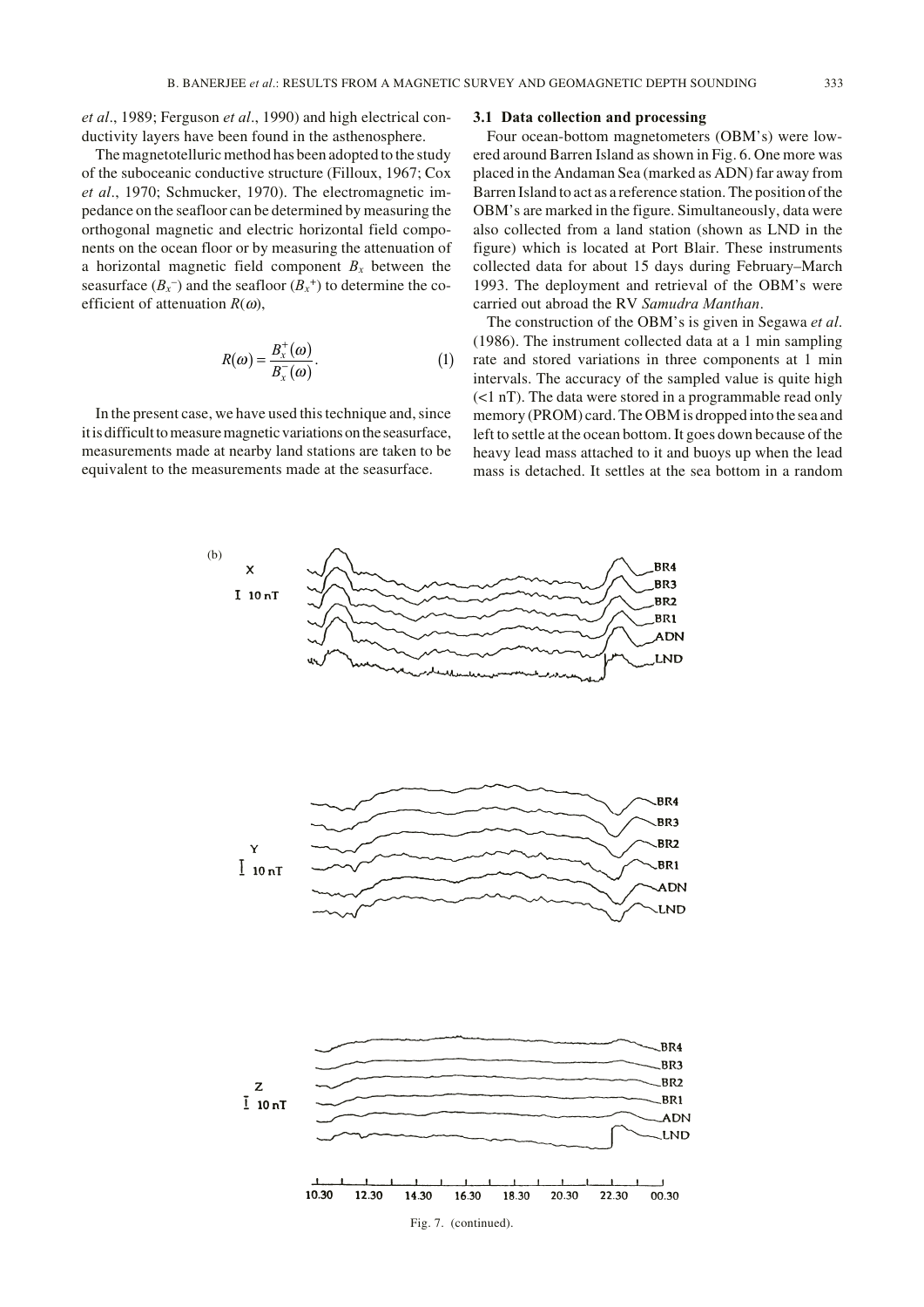orientation. Being loaded with a heavy weight, it always settles upright. The sensors' assembly is mounted on a gimbal whereby the *X*, *Y* sensors are in the horizontal plane, while the *Z* sensor is oriented in the vertical plane. Thus, the *Z* sensor measures the *Z* component directly, while the two horizontal sensors are in an unknown orientation. However, the data recorded by the two horizontal sensors are in a direction orthogonal to each other but at a random orientation with respect to geographical north and east. Their orientation with respect to geographical north and east can be estimated by using model values from the IGRF (International Geomagnetic Reference Field). Once the orientation of the horizontal sensors becomes known, the recorded *X* and *Y* variation can be transferred to *X*, *Y* variations in geographical north and east directions.

# **3.2 Magnetograms**

A few events from various records were selected to provide moderate magnetic disturbances with a variety of polarizations. Stacked plots of events recorded on 20–21 and 22–23 February 1993 during 10.30–00.30 UT are shown in Figs. 7(a) and 7(b). Since the area of study is in an equatorial region, we use nighttime events to ensure that the inducing field is uniform and the *Z* component has no external origin. The *Z* variation is consistently weak at all stations near Barren Island, i.e.,  $BR<sub>1</sub>$ ,  $BR<sub>2</sub>$ ,  $BR<sub>3</sub>$  and  $BR<sub>4</sub>$ . The nearly zero *Z* variations recorded near Barren Island thus give no evidence of lateral conductivity contrast underneath. However, *Y* variations recorded at all four OBM stations indicate a current concentration beneath Barren Island. As external currents do not have *Y* components near the equator, the observed *Y* variations are due to internal origin. The recorded *Y* variations are opposite in phase to the *X* variations. It is interesting to note that the amplitude of *X* and *Y* variations are very large at  $BR<sub>1</sub>$ ,  $BR<sub>2</sub>$ ,  $BR<sub>3</sub>$  and  $BR<sub>4</sub>$ when compared to the land station (LND). The low *X* and *Y* variations observed at the LND station may be due to the island effect which is caused by the perturbation of electric current induced in the sea surrounding the island. Thus, seawater acts as a low pass filter in transmitting the electromagnetic waves (Heinson and Lilley, 1989). If the island effect is removed, then one can estimate the attenuation of the horizontal magnetic field components between the reference and seafloor stations. This effect has been estimated by using thin-sheet approximation and is described later.

#### **3.3 Transfer functions for the horizontal components**

Transfer functions showing the relationship between seafloor horizontal components  $(X_{sf}$  and  $Y_{sf}$ ) and land station horizontal components  $(X_1$  and  $Y_1$ ) are estimated from the magnetic storm/bay by using tensor analysis (Cochrane and Hyndman, 1970). Analysis has been carried out in the frequency domain. The relationship between the horizontal field components and transfer functions are given by

$$
X_{\rm sf} = AX_1 + BY_1,\tag{2}
$$

$$
Y_{\rm sf} = CX_1 + DY_1,\tag{3}
$$

where *A*, *B* and *C*, *D* are transfer functions for the north and east components of geomagnetic field variations between land and various seafloor stations.

The following assumptions have been made to estimate the above transfer functions:

(1) In the present case, magnetic field variations at Port Blair station (LND) have been extrapolated to estimate the variations at the sea surface above the seafloor stations. Since, we are considering nighttime variations, the source field is uniform over the area of study and there is no locally induced variations.

(2) There are no magnetic fields induced by water motion within the ocean and the reference station is free from anomalous magnetic field variations.

(3) The horizontal field gradients are much smaller than the vertical field gradients.

Three events recorded on 20, 21 and 22 March 1993 are considered for estimating the transfer functions. Since the observations are made near the equatorial region, only nighttime variations are considered for estimating the transfer functions, as otherwise nonuniformity in the source field would crop up due to daytime equatorial electrojet. The transfer functions A and D have been rotated in the direction of the maximum diagonal elements such that they show attenuation of the horizontal geomagnetic field components on the seafloor by the induced currents in the ocean when land reference station is located at the sea surface just above the seafloor station (Shimakawa and Honkura, 1991). The electrical conductivity structure beneath the seafloor depends upon the horizontal geomagnetic field components at the seafloor station. They are strongly attenuated if the structure below the seafloor is resistive and enhanced if it is conductive. These transfer functions (A and D) have been used in this study.

The transfer functions have been estimated for stations  $BR<sub>1</sub>$ ,  $BR<sub>2</sub>$ ,  $BR<sub>3</sub>$ ,  $BR<sub>4</sub>$  and ADN. The transfer functions for station  $BR_3$  are shown in Fig. 8. As seen from the figure, the magnitude of transfer functions A and D is significant as compared to B and C. Both transfer functions A and D decrease montonally with frequency. This behaviour is also observed at other stations. Thus, as seen from Eqs. (2) and (3), most of the  $X_{sf}$  is correlated with  $X_1$  and similarly,  $Y_{sf}$ with *Y*<sub>l</sub>. Moreover, the magnitude of D is much larger than A. As external currents do not produce any *Y*-components near the equator, the observed D variations are due to the internal origin. Thus, the above observations indicate that the conductivity structure is mostly of a 2D nature and extending in an eastwest direction. It has been mapped in 2D modelling and is discussed in Subsection 3.5.

#### **3.4 Thin-sheet modelling for the island effect**

The coastline of the Andaman and Nicobar islands (Fig. 9) is so complex that it cannot be approximated to a 2D structure. Numerical solutions of 3D structures are very limited in the literature and a 3D thin sheet of variable conductance is considered to estimate the island effect at the LND station.

If the conductivity anomalies are confined to a surficial layer, the computational procedure can be greatly simplified by replacing the nonuniform layer as a thin sheet of variable conductances (Price, 1949). It was further pointed out that charges collected at conductivity discontinuities are bound to effect the local electrical field (Price, 1973). Two formulations approximating 3D structures in thin-sheet ap-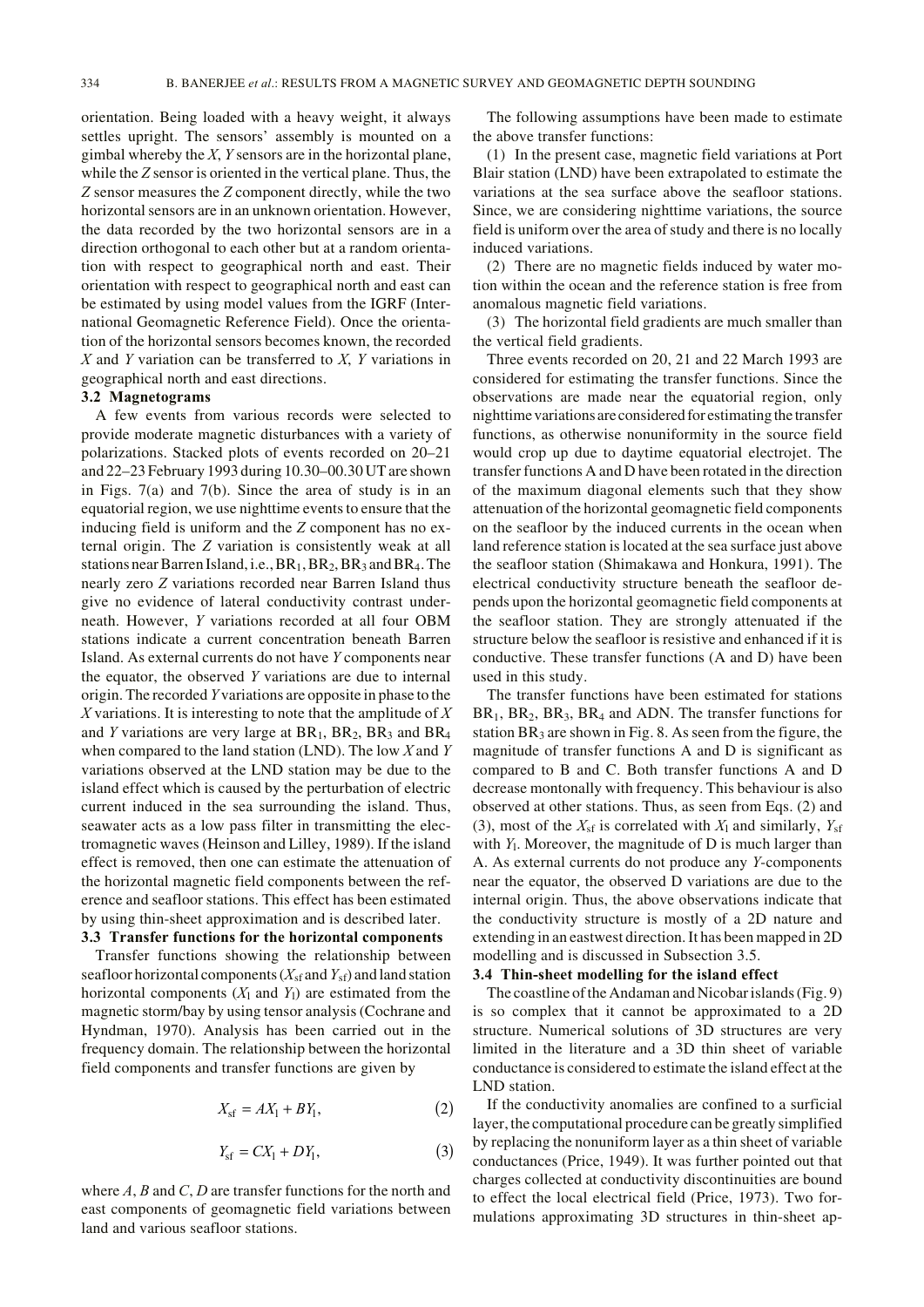

Fig. 8. Horizontal transfer functions for the northern (A and B) and eastern (C and D) components of geomagnetic variations between the land reference station (LND) and the seafloor station BR3. It is interesting that the amplitudes of D variations are greater than A. Error bars denote the 95% confidence intervals of respective estimates.

proximation for regional studies have been developed independently by Vasseur and Weidelt (1977) and by Dawson and Weaver (1979). Both this algorithms have been applied to a variety of synthetic problems. We have used the program of Vasseur and Weidelt for estimating the island effect for the LND (Port Blair) station because it allows an evaluation of the response for much longer periods than Dawson and Weaver's formulation.

In Vassuer and Weidelt's algorithm, the anomalous domain (region considered for modelling) should be surrounded by a region of normal structure. Since the anomalous domain is surrounded by a region of normal structure, the unrealistic grid boundary effects are minimised by extending the grid to sufficiently larger distances away from the observational domain. The rectangular block shown in Fig. 9 is the region considered for thin-sheet modelling. For computational

purpose, the Andaman and Nicobar islands and surrounding sea is divided into grids of 10 by 24 meshes, with a grid spacing of 20 km. The thin sheet of variable conductance and a thickness of 6 km is considered to overlie a halfspace of 1000 Ohm-m resistivity (Weaver, 1982; Jozwick and Beamish, 1986). Each cell in the anomalous region is coded to denote its conductance. Thus, the code 1 signifies the continental crust of conductivity 0.05 S/m. Its conductance is  $6000 \times 0.05 = 30$  S. Similarly, the code 4 signifies seawater (3.3 S/m) of 1 km thickness and 5 km thick sediments (0.1 S/m). Its conductance is  $1000 \times 3.3 + 5000 \times 0.1 = 3800$  S. Other conductance values are shown in Fig. 9. The normal structure outside the anomalous domain is represented by a medium of 3800 S, equivalent to the conductance of cell No. 4.

The above thin sheet should satisfy certain physical conditions for a given period, i.e., the thickness of the thin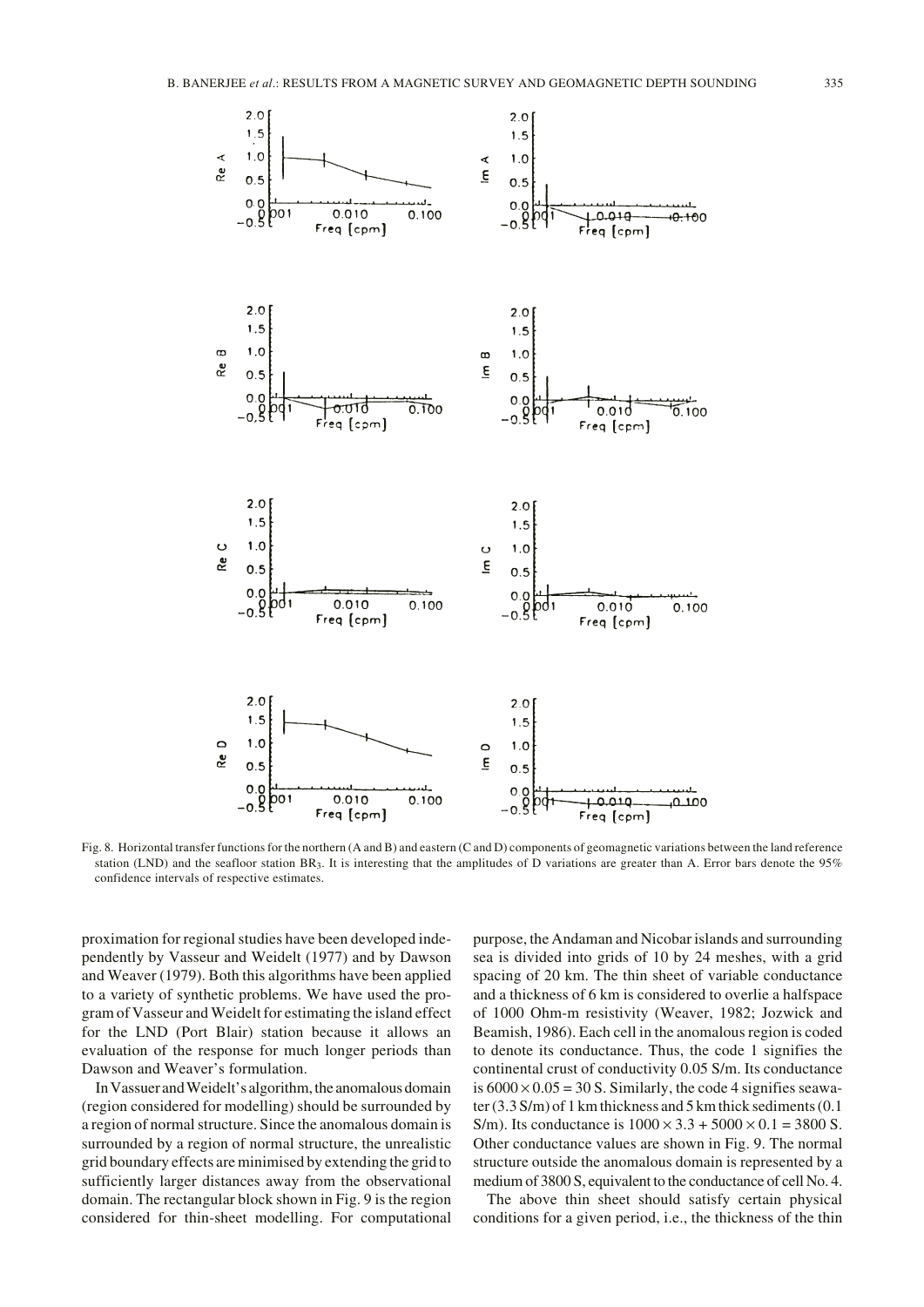Table 1. Estimated transfer functions at the LND (Port Blair) station after eliminating the island effect. Transfer functions shown in bracket are (Real, Imaginary).

| Period | А                 | В                 |                | D                 |
|--------|-------------------|-------------------|----------------|-------------------|
| 256    | $(0.794, -0.698)$ | $(-0.01, -0.004)$ | (0.010, 0.003) | $(0.736, -0.096)$ |
| 118    | $(0.756, -0.569)$ | (0.011, 0.004)    | (0.051, 0.020) | $(0.686, -0.086)$ |
| 55     | $(0.728, -0.034)$ | (0.013, 0.005)    | (0.009, 0.004) | $(0.644, -0.069)$ |
| 25     | $(0.725, -0.004)$ | (0.016, 0.007)    | (0.012, 0.012) | $(0.611, -0.049)$ |
| 12     | (0.724, 0.027)    | (0.020, 0.008)    | (0.015, 0.015) | $(0.594, -0.026)$ |



Fig. 9. Conductance map of the Andaman and Nicobar islands and surrounding region. The amplitude of *X* and *Y* variations at the land reference station (LND) has been reduced by 20% due to the surrounding sea.

sheet must be less than the skin depth of the underlying substratum and should be small compared to the skin depth in the material forming the thin sheet itself (Agarwal and Weaver, 1989). These conditions ensure that all the materials in the thin sheet itself are electrically linked to the substratum, so that at the period of interest, the horizontal electric field remains constant over the thickness of the sheet (Weaver, 1982). In the present case, the skindepth of the underlying layer for 26 min is about 652 km and is much larger than the assumed thickness (6 km) of the anomalous surface layer. Similarly, the skin depth of the seawater is approximately 10 km, again about 10 times larger than the maximum depth of the seawater. Thus, the thin sheet conditions are satisfied everywhere. Computations have been carried out for 12, 26, 55, 119 and 256 min periods. From the above calculations, it has been observed that the amplitude of *X* and *Y* variations at the land reference station (LND) have been reduced by 20% due to the island effect. The transfer functions obtained after eliminating the island effect at the LND station are shown in Table 1. The above transfer functions obtained after eliminating the island effect at the LND station have been considered while interpreting the transfer functions in terms of 2D models.

## **3.5 Two-dimensional modelling**

As seen from Fig. 8, the amplitude of transfer functions A and D are different and deviate from a 1D structure. These may be due to the *X* and *Y* variations having a different lateral conductivity contrast. Most probably, a better explanation can be found with the source fields. Therefore, apparent resistivities and phases calculated from A transfer functions by using Schmucker's technique (Schmucker, 1970; Section 5) being used as a normal structure. This structure across four Barren Island stations indicates that the total thickness of the oceanic crust and upper mantle is about 80 km with a resistivity of about 30 Ohm-m and is underlain by a layer of 16 Ohm-m.

The observed transfer functions (D) have been interpreted by using a 2D program (Schmucker, 1971, 1995) which is based on the integral equation approach. In this algorithm, the anomalous domain must be surrounded by a normal structure. The normal structure is described above and has been used for modelling. Two profiles  $AA'$  (across  $BR<sub>1</sub>$  and  $BR<sub>2</sub>$ ) and  $BB'$  (across  $BR<sub>4</sub>$  and  $BR<sub>3</sub>$ ) as shown in Fig. 6 have been interpreted in terms of a high conducting layer (0.25 S/ m) underlying Barren Island at a depth of about 17–27 km. The comparison between calculated and observed transfer functions D is shown in Table 2. At longer periods, both calculated and observed D are comparable within the error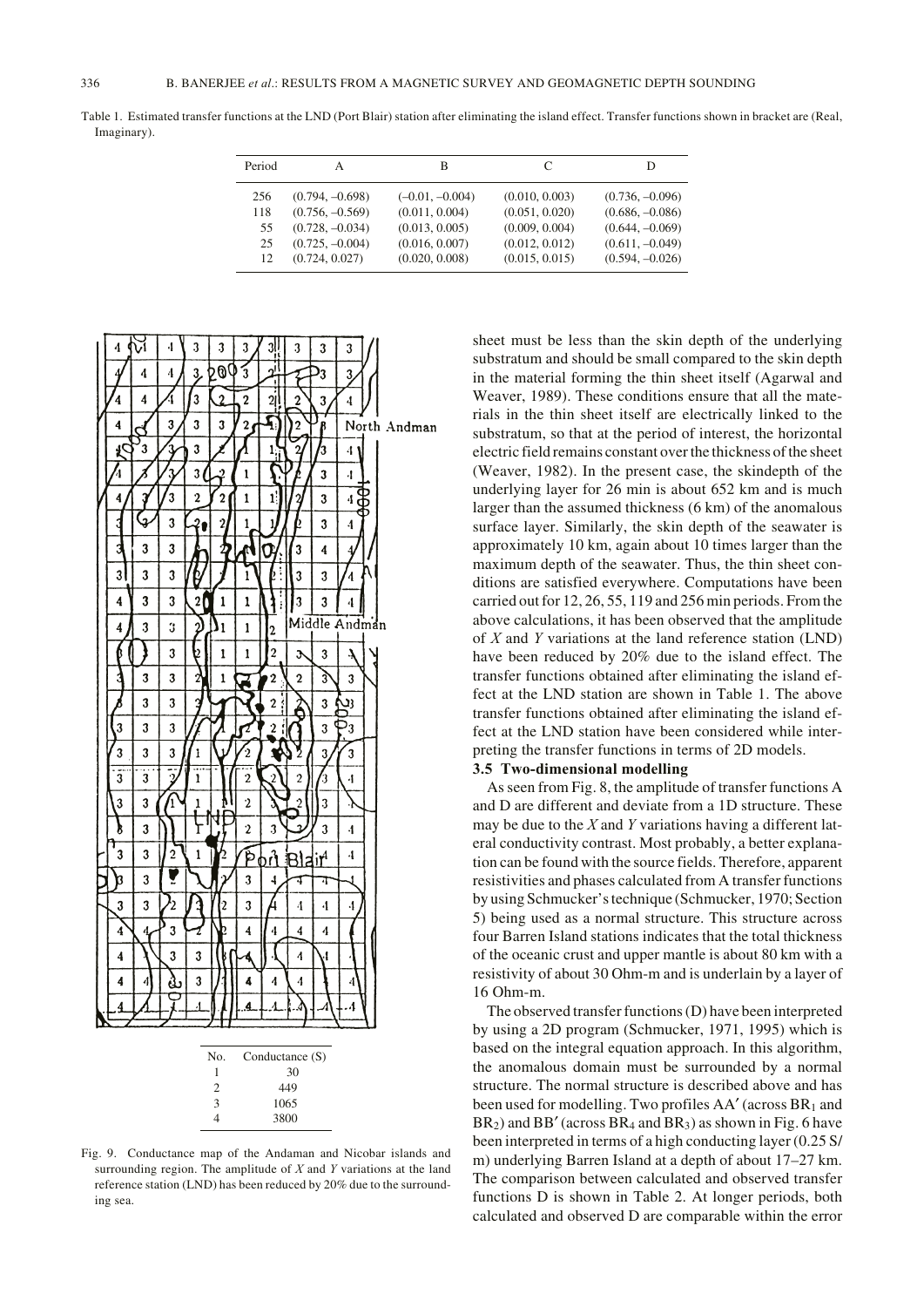

Fig. 10. Geoelectrical structure across profile AA′ and BB′ obtained by using 2D modelling. Interpreted models show that a high conducting zone (0.25 S/m) is underlying Barren Island at a depth of about 17–27 km.

Table 2. Comparison between calculated and observed transfer functions D.

| Period              | Cal. D            | Obs. D            |  |
|---------------------|-------------------|-------------------|--|
| $STN BR_1$          |                   |                   |  |
| 256                 | $(0.772, -0.190)$ | $(0.676, -0.704)$ |  |
| 118                 | $(0.666, -0.250)$ | $(0.362, -0.703)$ |  |
| 55                  | $(0.495, -0.290)$ | $(0.366, -0.181)$ |  |
| 25                  | $(0.319, -0.250)$ | $(0.242, -0.176)$ |  |
| STN BR <sub>2</sub> |                   |                   |  |
| 256                 | $(0.768, -0.200)$ | $(0.769, -0.626)$ |  |
| 118                 | $(0.656, -0.260)$ | $(0.574, -0.580)$ |  |
| 55                  | $(0.491, -0.310)$ | (0.428, 0.032)    |  |
| 25                  | $(0.306, -0.280)$ | (0.254, 0.194)    |  |
| STN BR <sub>3</sub> |                   |                   |  |
| 256                 | $(0.767, -0.190)$ | $(0.753, -0.693)$ |  |
| 118                 | $(0.653, -0.250)$ | $(0.512, -0.750)$ |  |
| 55                  | $(0.496, -0.270)$ | $(0.430, -0.188)$ |  |
| 25                  | $(0.333, -0.250)$ | $(0.319, -0.178)$ |  |
| STN BR4             |                   |                   |  |
| 256                 | $(0.776, -0.180)$ | $(0.804, -0.787)$ |  |
| 118                 | $(0.666, -0.240)$ | $(0.498, -0.856)$ |  |
| 55                  | $(0.515, -0.270)$ | $(0.407, -0.288)$ |  |
| 25                  | $(0.358, -0.240)$ | $(0.204, -0.254)$ |  |

bars. The deviation at shorter periods may be due to the attenuation of geomagnetic variations (*X* and *Y*) below 30 min.

The conductivity of the highly conducting layer obtained by the above method is quite reasonable, as Shankland and Waff (1977), on the basis of laboratory measurements, place the conductivity of magma chamber between 0.01 and 2.0 S/ m. The thickness of the magma chamber is about 5 km (Fig. 10(a)) across profile AA′ north of Barren Island and increases towards the south to about 10 km (profile BB′, Fig. 10(b)). Due to the concentration of the magma chambers

north and south of Barren Island, the currents seem to concentrate within the island and turn towards the south beneath the island. The flow direction of the induced currents in the northern and southern parts of Barren Island indicate that the source for the magma chamber is located to the south of Barren Island.

#### **4. Conclusions**

Magnetic measurements and ocean-bottom magnetometer surveys have been carried out in Barren Island after a volcanic eruption in 1991. From the spectral analysis of magnetic data, the depth obtained to the Curie isotherm is about 3–5 km on the eastern side of Barren Island, whereas on the western side it falls sharply to 12 km. This indicates a high heat flow on the eastern side of Barren Island associated with volcanism, whereas on the western side, such disturbances have not taken place. Most probably, a structural barrier aligned in the north-south direction has prevented volcanic material flowing towards the west.

The normal structure across Barren Island indicates that it is underlain by a low resistive lithosphere/asthenosphere. This may be due to the hotter crust/lithosphere underlying the Andaman-Burmese arc region. The anomalous transfer functions D have been interpreted in terms of a high conductivity zone (0.25 S/m) underlying Barren Island at a shallow depth of 17–27 km. The enhanced conductivity at a shallow depth is due to the concentration of magma chambers that may have been produced by an upwelling of the mantle. The depth of this conducting zone coincides with most of the shallow earthquake events that have taken place in the Andaman arc region (Eguchi *et al*., 1979; Mukhopadhyay, 1984; Kumar *et al*., 1996). Most probably, a partial melting of this magma chamber may have given rise to the volcanic activity that took place at Barren Island in 1991 and may have activated the rise in depth of the Curie isotherm mapped by magnetic survey.

The OBM stations chosen for the observations are located